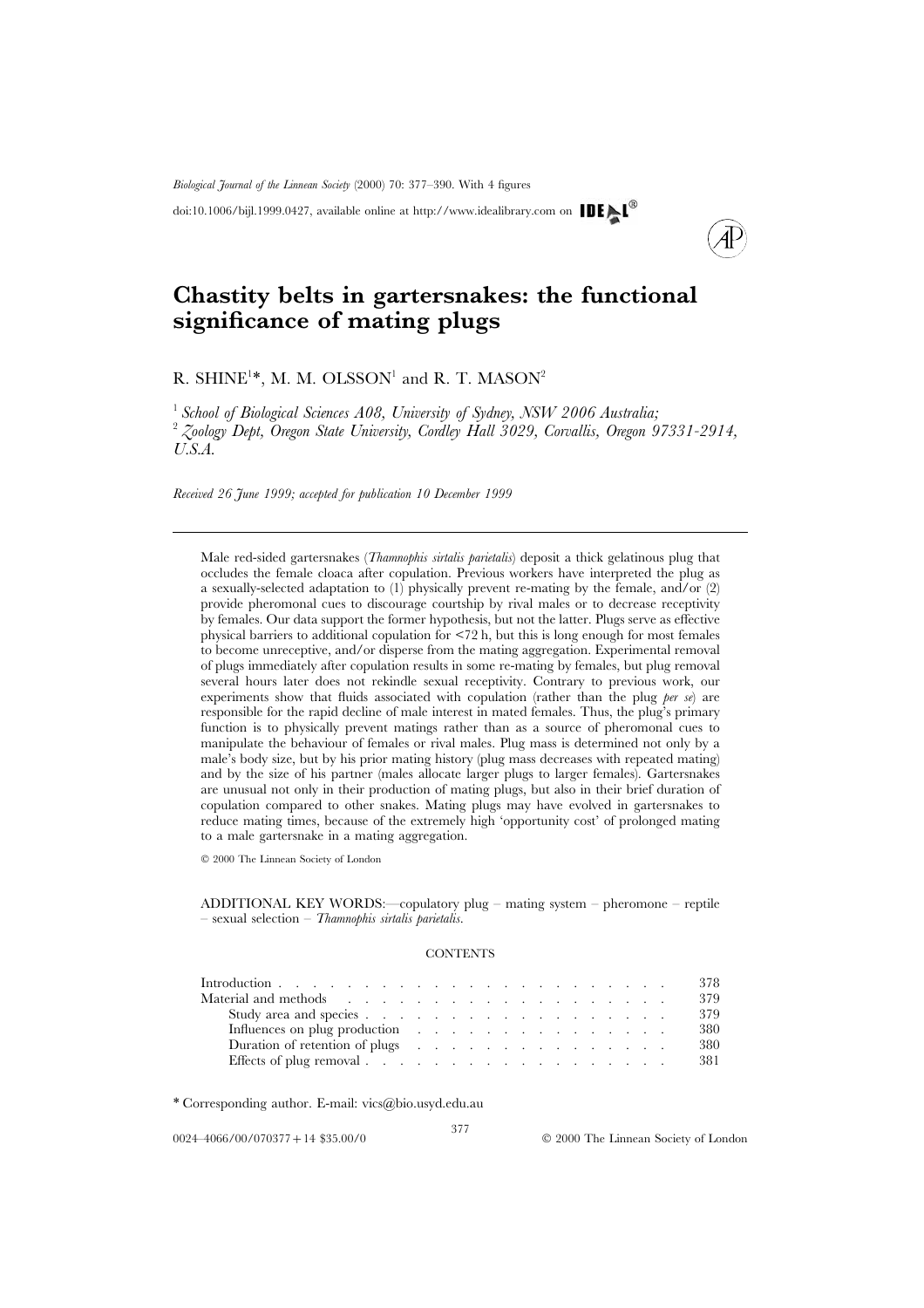| Effects of the plug and associated fluids on female attractivity                                                                                                                                                               |  |  | 381 |
|--------------------------------------------------------------------------------------------------------------------------------------------------------------------------------------------------------------------------------|--|--|-----|
|                                                                                                                                                                                                                                |  |  | 381 |
| Incidence of multiple-mating in field-collected animals                                                                                                                                                                        |  |  | 381 |
| Influences on plug production and a series and a series of the series of the series of the series of the series of the series of the series of the series of the series of the series of the series of the series of the serie |  |  | 382 |
| Duration of retention of plugs residence in the set of the set of plugs response in the set of the set of the set of the set of the set of the set of the set of the set of the set of the set of the set of the set of the se |  |  | 384 |
|                                                                                                                                                                                                                                |  |  | 384 |
| Effects of the plug and associated fluids on female attractivity                                                                                                                                                               |  |  | 385 |
|                                                                                                                                                                                                                                |  |  | 386 |
|                                                                                                                                                                                                                                |  |  | 388 |
|                                                                                                                                                                                                                                |  |  | 389 |

#### **INTRODUCTION**

The battle among rival males for reproductive success does not end with copulation, because females of many species will re-mate with other males (e.g. [Parker, 1970b;](#page-12-0) [Smith, 1984;](#page-13-0) [Birkhead & Moller, 1998\)](#page-12-0). In many circumstances, a male's chances of fathering a female's offspring may be increased if he delays or prevents her from re-mating (e.g[. Birkhead & Moller, 1998\).](#page-12-0) For example, re-mating may be precluded by mate-guarding, prolonged copulation, or physical removal of the female from the mating arena (e.g. [Parker, 1970a; Andersson, 1994; Birkhead & Moller, 1998\).](#page-12-0) One effective male tactic is to occlude the female's reproductive tract after copulation (i.e. produce a 'chastity belt'), such that she is physically incapable of additional copulation for some period of time. Such structures have evolved independently in many lineages, including nematodes [\(Barker, 1994\),](#page-12-0) spiders [\(Masumoto, 1993\),](#page-12-0) crustaceans [\(Diesel, 1990\),](#page-12-0) and several types of mammals (e.g. squirrels, bats, primates: [Koprowski, 1992;](#page-12-0) [Tidemann, 1993;](#page-13-0) [Dixson & Mundy, 1994\).](#page-12-0) The exact form of the 'chastity belt' varies among lineages: for example, male damselflies leave part of their penis in place after intromission, whereas some mammals produce gelatinous mating plugs.

Although reptiles have attracted less research than several other kinds of animals in this respect [\(Andersson, 1994; Olsson & Madsen, 1998\)](#page-12-0), there is good evidence that female reptiles often mate with many partners (e.g. [Madsen](#page-12-0) *et al*., 1992) and that various attributes of reptilian mating systems reflect adaptations of males to delay or prevent re-mating by their partner [\(Olsson & Madsen, 1998\).](#page-12-0) Among squamate reptiles (lizards and snakes), there are many cases of prolonged copulation and mate-guarding (e.g. [Luiselli, 1995\)](#page-12-0). Mating plugs appear to be less common, but have been reported in natricine snakes [\(Devine, 1977\),](#page-12-0) colubrine snakes (Vitt, cited in [Devine, 1984\)](#page-12-0) and lacertid lizards [\(de Bosch, 1994\).](#page-12-0) In other reptilian lineages, the induction of oviductal muscular contraction by semen may function as a mating plug [\(Nilson & Andren, 1982\)](#page-12-0), possibly to retard sperm leakage rather than to prevent multiple copulation [\(Stille, Madsen & Niklasson, 1986;](#page-13-0) [Almeida-](#page-12-0)Santos & Salomao, 1997).

Most research on mating plugs in reptiles has focused on a single population of a single species. Male red-sided gartersnakes produce a very large gelatinous plug that completely occludes (and often, substantially distends) the female's cloaca after mating (Fig. 1). The plug has been interpreted as a sexually-selected adaptation to [reduc](#page-12-0)e sperm competition by preventing re-mating of copulated females (e.g. [Devine,](#page-12-0) 1977, [1984; Ross & Crews, 1977,](#page-12-0) [1978\)](#page-13-0), but authors have disagreed as to the mechanism involved. Either the plug may function as a physical block, or it may serve as a source of pheromonal cues that reduce female attractivity and receptivity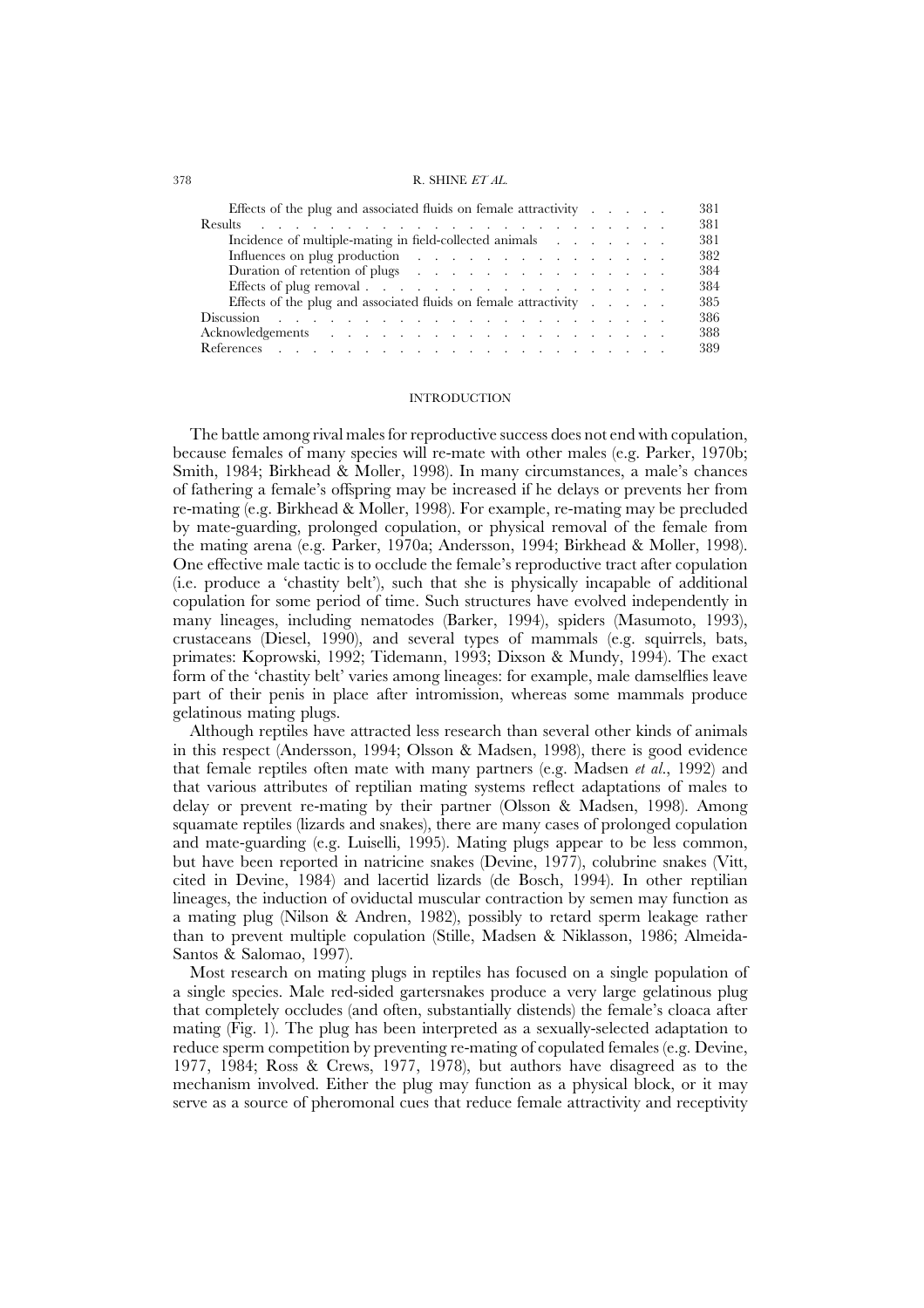MATING PLUGS IN SNAKES 379



Figure 1. The cloacal region of a female gartersnake (*Thamnophis sirtalis parietalis*) soon after copulation. The female's cloaca is distended by two mating plugs, the ends of which are visible in the photograph. Thus, this female has mated at least twice.

(see above references). The only empirical support for plug function comes from the observation that female attractivity declines after mating, and that removal of the plug can reduce the magnitude of this declin[e \(Devine, 1977; Ross & Crews, 1977,](#page-12-0) [1978\).](#page-13-0) Because female attractivity and receptivity in this species show different patterns, and are determined in different ways [\(Ross & Crews, 1978\),](#page-13-0) it may be unwise to assume that a decline in attractivity will reduce a female's probability of re-mating. Also, previous experimental work has not clearly distinguished pheromonal effects of the plug itself, from that of the fluids associated with copulation [\(Devine, 1984\).](#page-12-0) Thus, we gathered data to clarify the effect of the mating plug on the incidence of re-mating by females, as well as on their attractiveness to males. We also took the opportunity to quantify other aspects, such as the determinants of male investment into mating plugs.

### MATERIAL AND METHODS

## *Study area and species*

Red-sided gartersnakes (*Thamnophis sirtalis parietalis*) are small (adult males average 45 cm snout–vent length [SVL]) nonvenomous colubrids that are widely distributed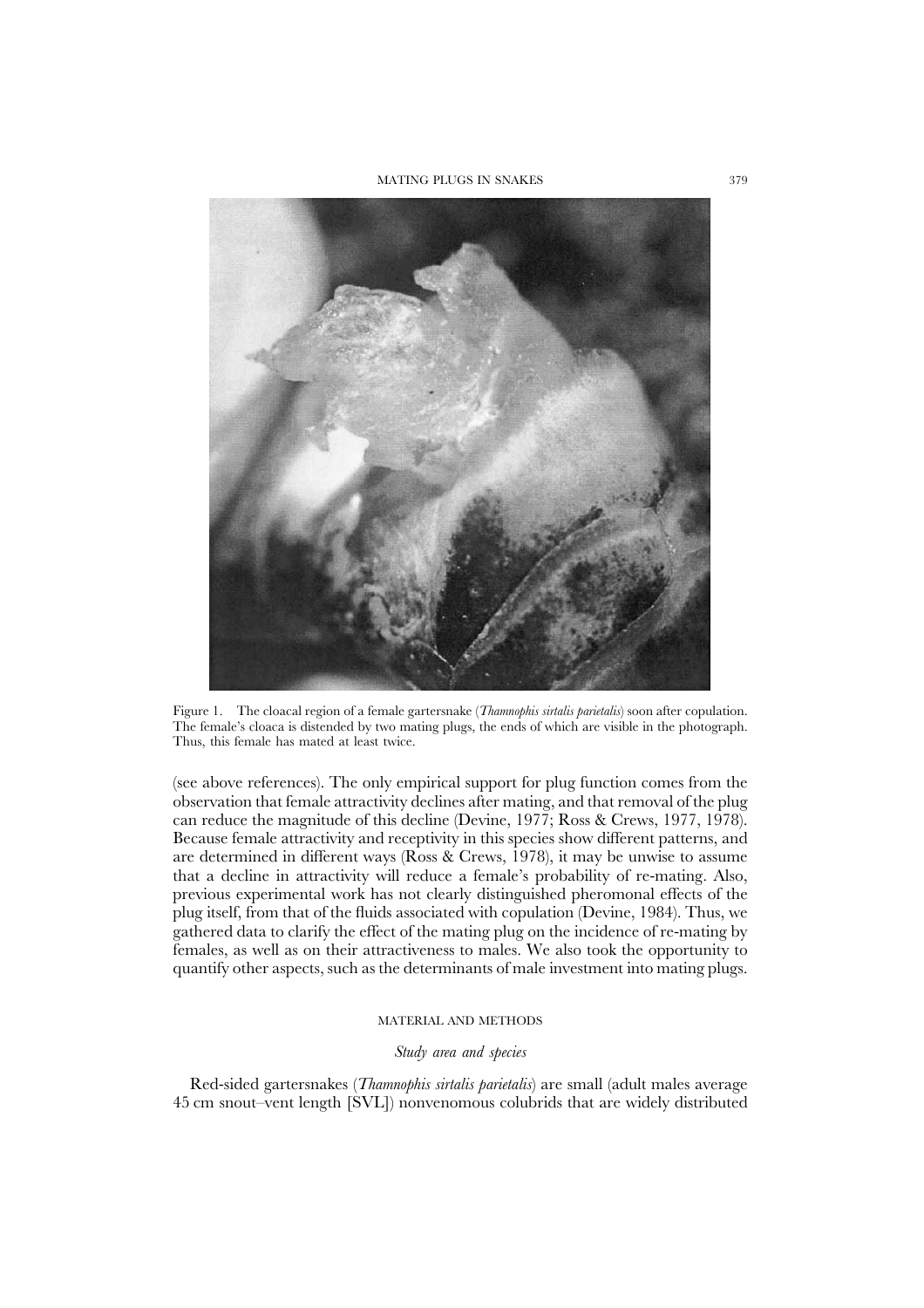across North America (e.g. [Rossman, Ford & Seigel, 1996\).](#page-13-0) In one part of this extensive range, in southern Manitoba, the snakes overwinter in huge communal hibernacula [\(Gregory, 1974, 1977; Gregory & Stewart, 1975\).](#page-12-0) Mating occurs immediately after emergence in spring, with most females mating and then dispersing soon after they emerge. In contrast, males remain near the den and continue to court receptive female[s \(Gregory, 1974, 1977; Gregory & Stewart, 1975\).](#page-12-0) We studied the snakes at these communal dens near Chatfield, Manitoba (50°44′N 97°34′W; see [Mason & Crews, 1985](#page-12-0) for details of locality and dens) in May of 1997, 1998 and 1999.

## *Influences on plug production*

To clarify factors that might influence the production of plugs by mating males, we examined females immediately after the termination of copulation to determine whether or not a plug had been deposited. Plugs were removed from mated females by gentle manual eversion. Data on the presence and size (mass) of plugs were available from two sources:

- (i) mated pairs found *in copula* in the field (each pair was kept separately in a cloth bag until mating had concluded); and
- (ii) pairs that mated in outdoor arenas  $(1 \times 1 \times 0.8 \text{ m})$  in size) as part of our experimental studies on the determinants of male mating success [\(Shine](#page-13-0) *et al*., 1999a).

Because a male's prior mating history could plausibly affect plug production, we carried out trials to assess this possibility. Each male was placed separately in an outdoor arena with an unmated female (her status was determined by the lack of a mating plug). If mating did not occur within 60 min, the female was removed and replaced with another unmated female. Each mated female was taken from the arena as soon as the pair had separated after copulation, and her mating plug (if present) was removed and weighed. Another unmated female was then added to the arena, and this procedure was continued over 3 days.

# *Duration of retention of plugs*

We kept females after they were found mating (either in the field or in laboratory arenas), and checked them regularly for the presence of mating plugs. Each check consisted of partial eversion of the cloaca and, if a plug was present, gentle pressure was applied laterally to see if it was still attached to the cloacal walls. The firmness of attachment was tested quantitatively in some of these trials, by pushing against the emergent face of the plug with a circular plastic probe 4 mm in diameter (the tip of a syringe-needle cover). The plug was pushed downwards (i.e. into the cloaca) to simulate a male's hemipenis; the force applied each time was  $300 \text{ g}$  (as measured on a spring balance attached to the probe). We recorded if the plug was detached by this procedure. We carried out these trials on two sets of females: one group kept in outdoor arenas containing males each day (simulating warm weather and frequent courtship) and one where the females were kept in cloth bags at approximately 15°C (simulating cool weather with little snake activity).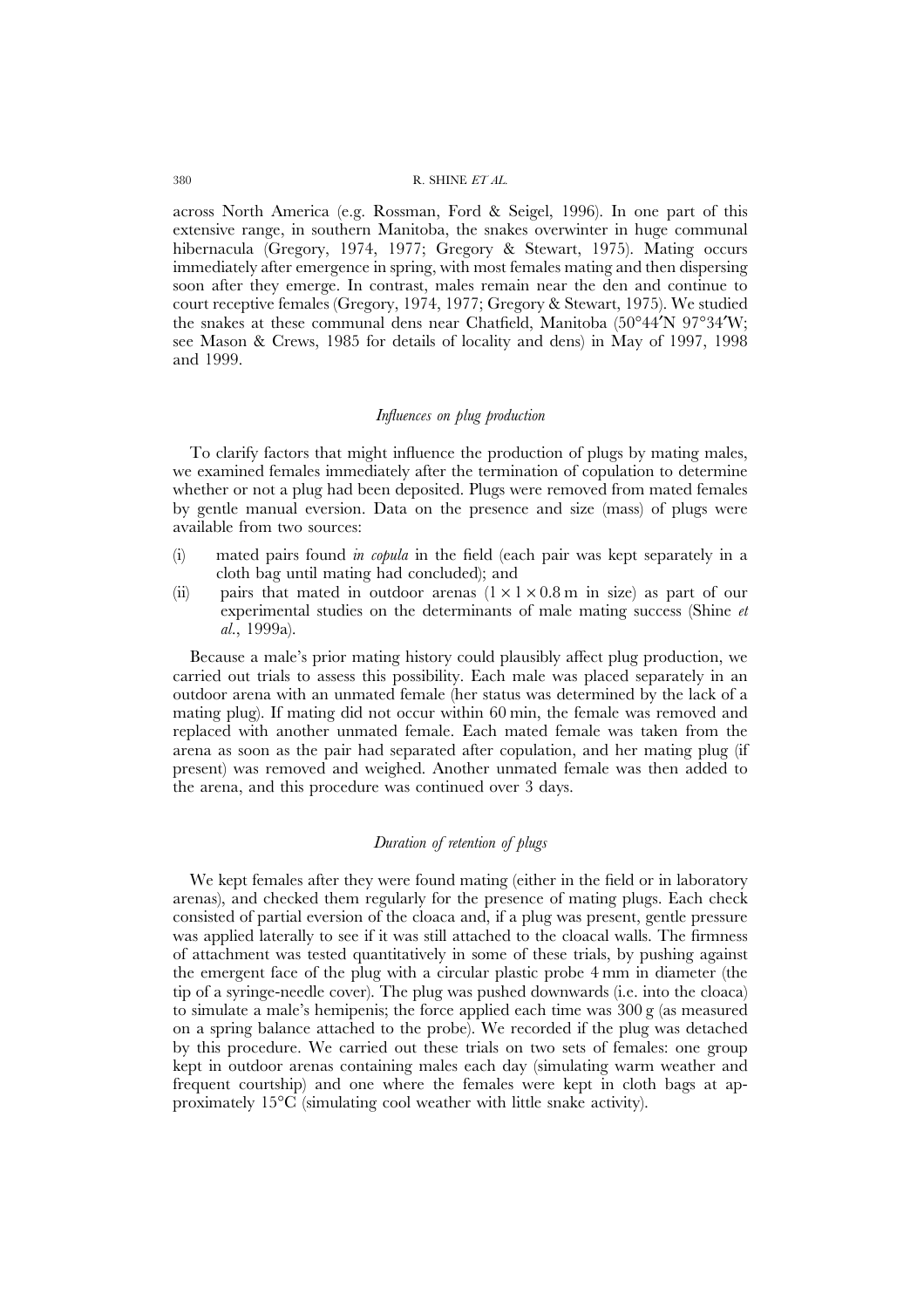### MATING PLUGS IN SNAKES 381

# *Effects of plug removal*

In order to clarify the function of the plug, we examined sexual receptivity of mated females from which plugs had been removed, compared to those in which the plug remained in place. Two sets of these experiments were carried out, differing in the duration of time after copulation at which the plugs were removed.

- (a) Immediate removal. We took the recently-mated females from the 'repeated male mating' experiment (above), and placed each one in an arena with a group of 20 adult male snakes. The males were collected from courting groups within the den on the day of the trial. At 15-min intervals after the female was introduced, we scored the numbers of males courting these females (to measure attractiveness). To measure receptivity, the incidence of re-mating in these females was compared to that of other females that had been left with their mating plugs intact after copulation.
- (b) Delayed removal. The second set of experiments involved plug removal several hours after copulation, instead of <5 min after copulation as in the trials above. We used pairs of snakes that we collected when they were mating in the field around midmorning (0930 to 1210 h). The pairs were placed in cloth bags until the evening (1900 h), when mating plugs were removed from half of the females. The two groups of mated females (those with plugs intact, and those with plugs removed) were then placed in outdoor arenas with 20 reproductive males every day thereafter for 20 days. Each evening, we inspected the animals for old and new plugs, to quantify the timing and frequency of re-mating by females in the two groups.

### *Effects of the plug and associated fluids on female attractivity*

This set of experiments was designed to clarify whether female attractivity was affected by the plug itself, *versus* the fluids (semen, etc.) present in the female's cloaca after copulation. To evaluate these possibilities, we first placed each unmated female with ten males, and recorded the number of males in active courtship (i.e. with bodies aligned to the female, and displaying caudocephalic waves: see [Whittier,](#page-13-0) Mason & Crews, 1985). We then retested the same females 1 h later after (i) no treatment (controls); (ii) allowing the female to mate; (iii) no mating, but with a recently-deposited (<2 h) mating plug from another female rubbed vigorously over the test female's dorsum; and (iv) no mating, but with the fluids from a mating pair rubbed over the test female's dorsum. The latter procedure involved taking a pair of snakes *in copula* and rubbing their joined cloacas against the test female. Different males were used for each test.

## RESULTS

## *Incidence of multiple-mating in field-collected animals*

Most female snakes appeared to mate only once, at least while they remained in the vicinity of the den. Twelve of 14 radio-tracked females dispersed less than 2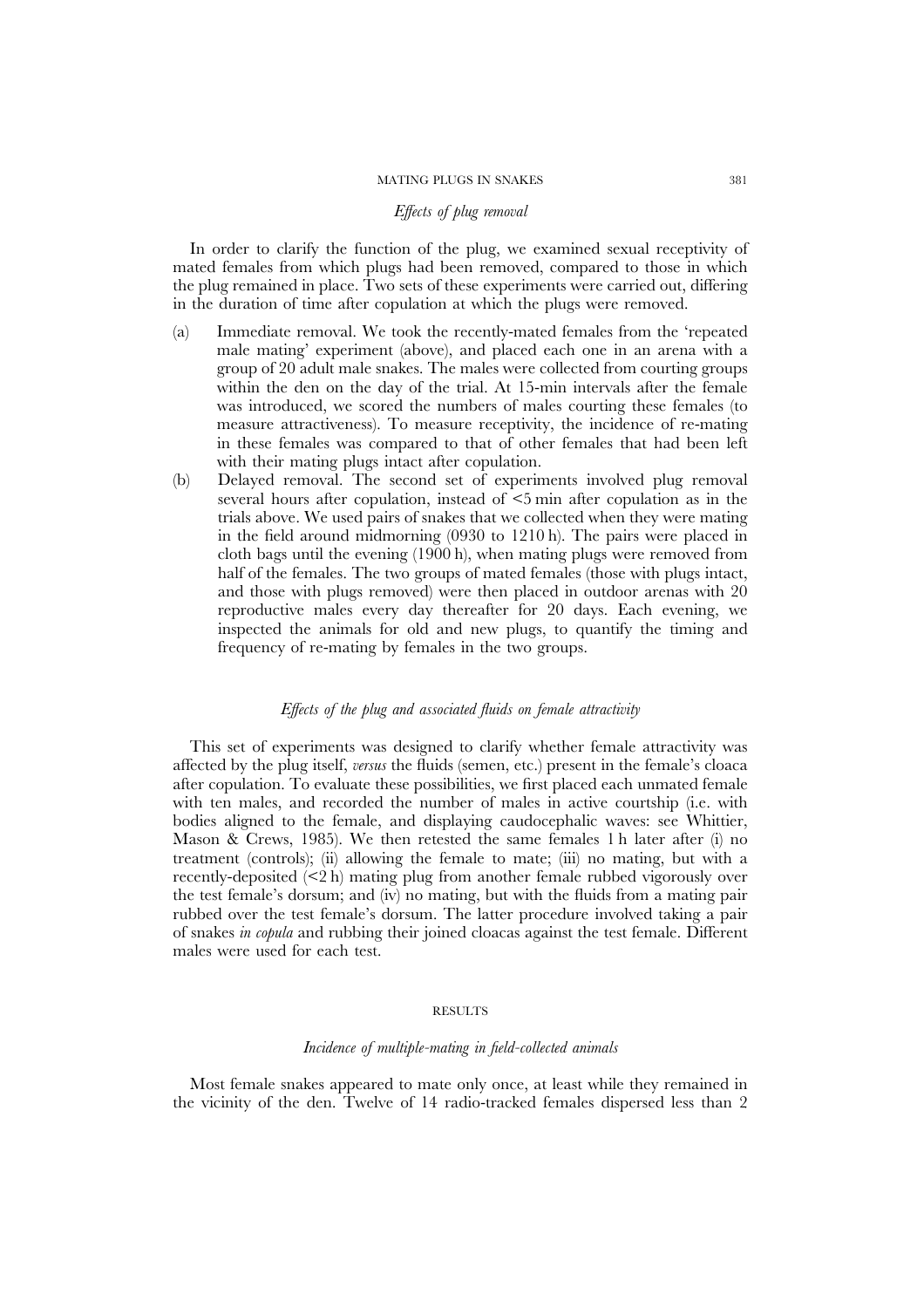days after emerging from the den (Shine *et al*., in prep.), and females maintained in captivity rarely re-mated over this period. The only definite evidence of multiple mating under field conditions involves females that contained more than one mating plug (see Fig. 1). This situation was recorded in three of 44 females examined in 1997, and four of 52 examined in 1998. Two of these animals contained at least three plugs when captured. Thus, we can be confident that at least seven of 96 females (7%) had mated twice in rapid succession. Many others may well have done so, but at intervals (>2 days?) great enough that they contained only a single mating plug when examined.

#### *Influences on plug production*

#### *Frequency of plug production*

Most but not all copulations resulted in deposition of mating plugs within the female's cloaca. This was true for matings in the field (plugs recorded in 45 of 49 females collected *in copulo*, =92%) as well as in the arenas (excluding repeat copulations by the same male, plugs from 78 of 86 matings,  $=91\%$ ). However, the 'repeated matings' experiment suggested that the proportion of matings that resulted in plug formation may have been affected by the male's prior mating history. Plugs were produced in 39 of 42 first-matings  $(=93\%)$ , but only 10 of 13 subsequent matings by the same males (77%). The difference between the two data sets does not reach statistical significance (Fisher's Exact Test, *P*=0.14), but warrants further study.

## *Mass of mating plugs*

Data from mated pairs collected in the field show that larger males produced larger plugs (male SVL *versus* plug mass, *r*=0.41, *n*=43, *P*<0.01; male mass *versus* plug mass,  $r=0.47$ ,  $n=43$ ,  $P<0.0002$ ), and larger females contained larger plugs (female SVL *versus* plug mass; *r*=0.58, *n*=43, *P<*0.0001; female mass *versus* plug mass;  $r=0.62$ ,  $n=43$ ,  $P<0.0001$ ; see Fig. 2). A significant trend for larger males to mate with larger females (see [Joy & Crews, 1988;](#page-12-0) Shine *et al*[., 1999a\)](#page-13-0) confounds interpretation of these data. A correlation between plug mass and the size of one sex (either male or female) might indirectly generate a significant correlation between plug mass and body size in the other sex, even if there was no functional relationship in the latter case. However, partial correlation analysis (with male size held constant) reveals a significant correlation between female size and plug mass, independent of male body size (for SVL measures,  $r = 0.51$ ,  $n = 43$ ,  $P < 0.01$ ; for mass,  $r = 0.56$ ,  $n =$ 43, *P<*0.01). The correlation between plug mass and male body mass also remained significant when female mass was held constant  $(r=0.36, n=43, P<0.05)$ , although the pattern was weaker if SVL rather than mass was used as a measure of body size  $(r=0.26, n=43, P>0.05)$ . Thus, female body size appears to be the main determinant of plug mass, but larger males also tend to produce larger mating plugs.

A male's mating history also influences the size of the plug that he produces. In the 'repeated matings' experiment, a comparison of plug mass between first and second matings by the same male reveals that plug mass declined with successive matings in six males, stayed the same in two, and did not increase in any of them. Even if we omit three additional cases in which a male produced a plug in his first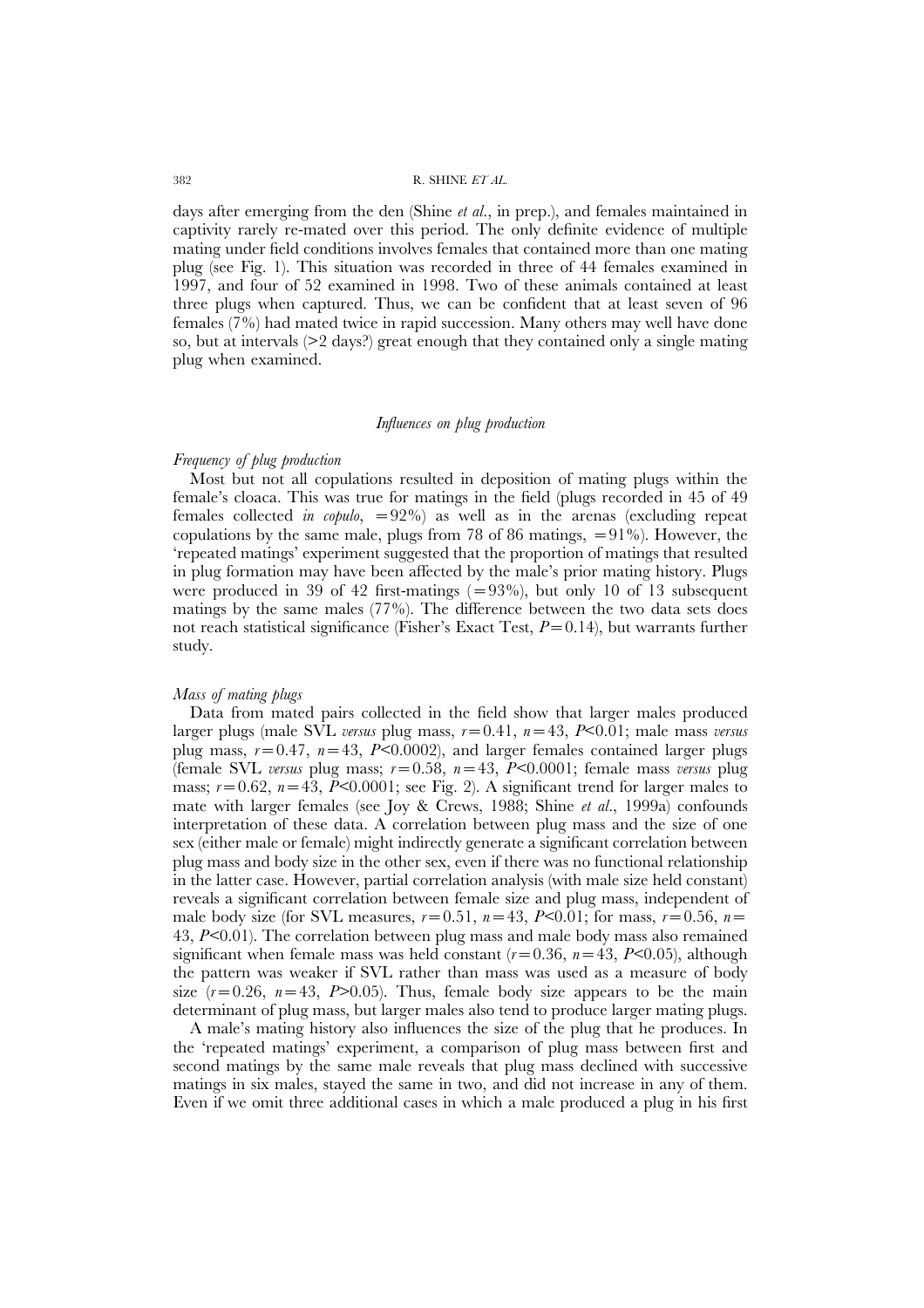

Figure 2. The mass of the mating plug is related both to the mass of the female gartersnake containing the plug (upper graph) and the male snake producing it (lower graph). See text for statistical analysis of these data.

mating but not his second, this outcome enables rejection of the null hypothesis of an equal probability of an increase or decrease in plug mass in a second mating (6 *versus* 0: binomial test, *P<*0.05).

In another paper, we document bilateral asymmetry both in hemipenis size and in plug mass (right-hand-side hemipenes are larger, and deposit larger plugs: [Shine](#page-13-0) *et al*., 1999b). However, our extensive data from arena trials did not reveal any other significant correlates of plug mass. For example, the mass of the mating plug was not significantly associated with the temperatures of mating snakes, the duration of courtship prior to copulation, the numbers of rival males attempting to copulate with the female, or the duration of copulation prior to male-female separation (correlation analyses, *P*>0.05 for all comparisons).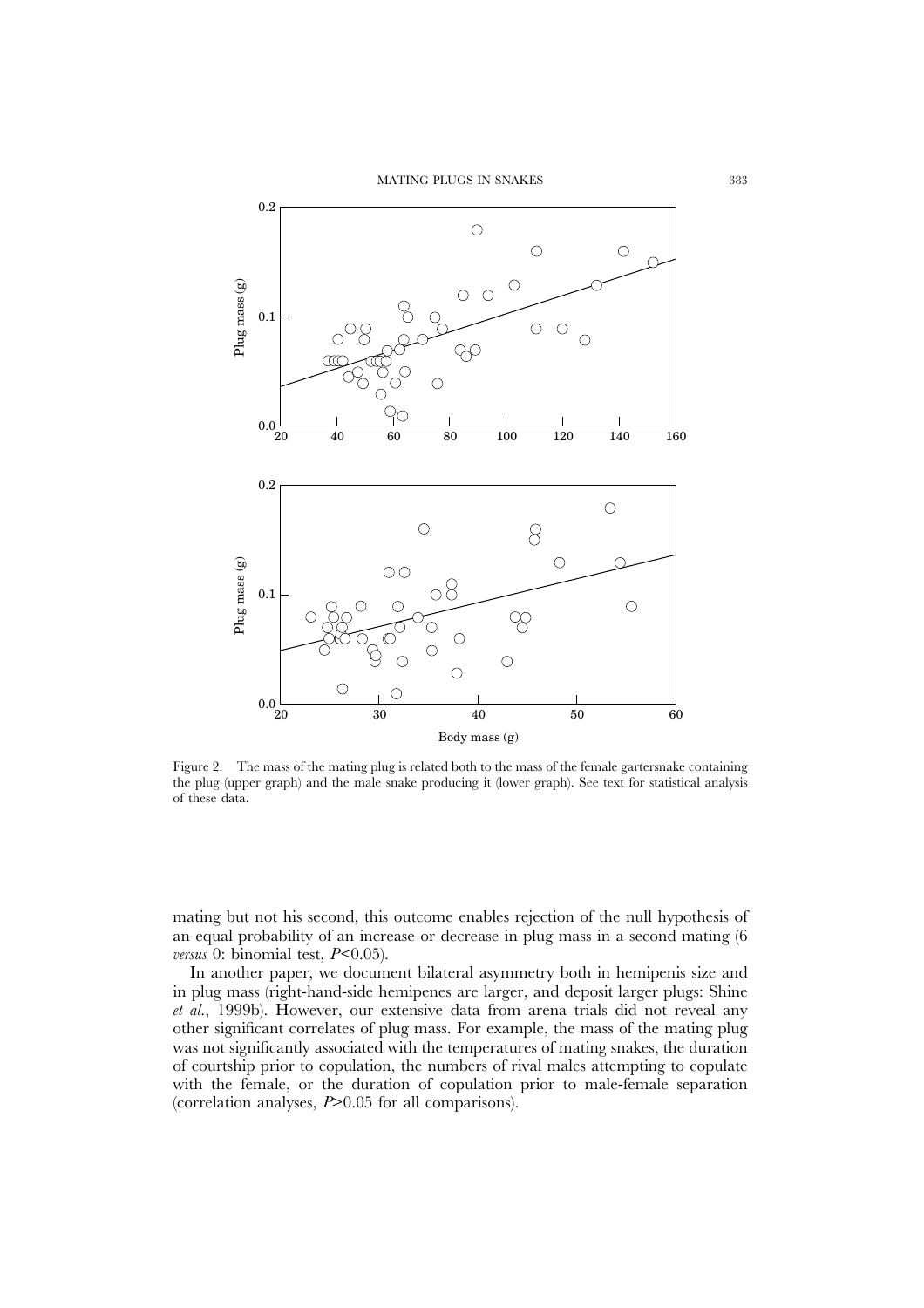

Figure 3. Duration of retention of copulatory plugs in female gartersnakes, as a function of the time since the plug was deposited. One group of females was kept in outdoor arenas with courting males ('warm' treatment,  $n=46$  females) whereas the others were kept in cloth bags at 15<sup>o</sup>C ('cool' treatment,  $n=31$  females).

## *Duration of retention of plugs*

The copulatory plug rapidly hardens after deposition; 6 h after the snakes mated, we could not displace the plug with  $300 \text{ g}$  pressure (31 plugs tested). We doubt that a 30-g male gartersnake could apply such pressure with his hemipenis. The plugs remained solidly attached in most females for another 2 days, especially when the snakes were kept inactive and cool (Fig. 3). After that time, most plugs were lying free within the cloaca and readily fell out when the female was handled. Plugs expelled on testing were much smaller than those originally deposited (means of 0.02 *versus* 0.08 g:  $F_{1,44} = 12.21$ ,  $P<0.0012$ ), indicating that the plug had been broken down prior to expulsion.

# *Effects of plug removal*

Experiments in which we removed mating plugs from some females but not others, clarify the effect of the plug on female re-mating. The numbers of courting males declined precipitously after a female copulated, even if the plug had been removed. The numbers of courting males per female decreased from a mean of  $>15$  of 20 (75%) males in active courtship immediately prior to mating, to  $<1$  (5%) 15 min later. The numbers of actively courting males then continued to fall progressively over the next few hours (Spearman Rank Correlation Coefficient between mean number of courting males *versus* number of 15-min intervals since copulation:  $n=9$  intervals, rho = −0.72, *P*<0.05).

Despite this relatively low level of male interest, however, 5 of 24 females from which the plug was removed <5 min after the termination of copulation mated again within 24 h. Thus, the incidence of re-mating was significantly higher in this group than in females from which plugs were removed several hours after copulation,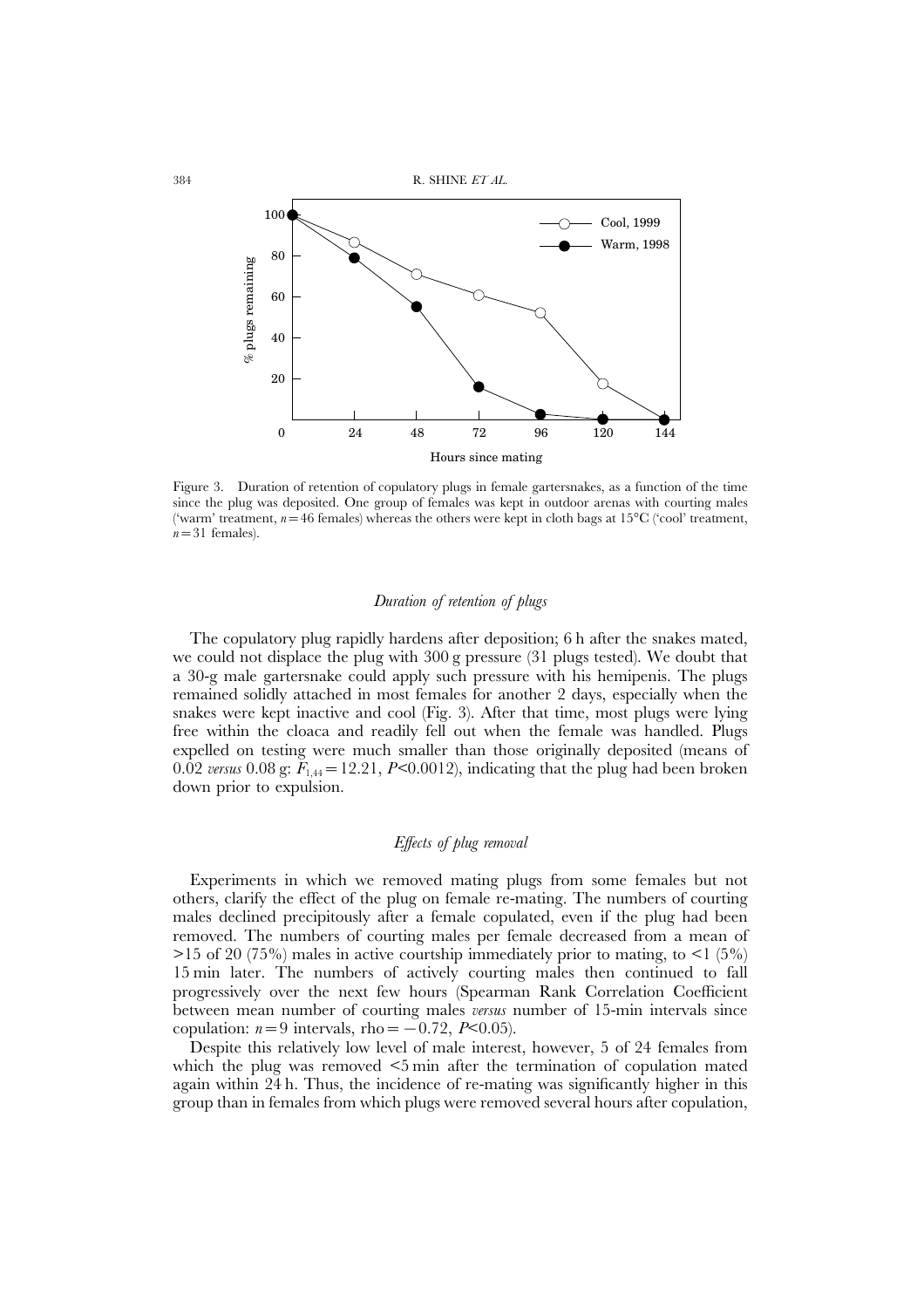

Figure 4. Effects of experimental treatments on the attractiveness of female gartersnakes, as evaluated by the number of males courting them in outdoor arenas. Each female was tested once, then retested after (1) no treatment (control); (2) mating; (3) not mating, but being smeared with a mating plug from another female; or (4) not mating, but being smeared with fluids from the cloacal regions of another pair of snakes *in copulo*. Female attractiveness was reduced by mating, and by the copulatory fluids, but was not reduced by the addition of plug material.

rather than immediately ( $\chi^2$  = 8.51, 1 df, *P*<0.004). Data on the latter group suggest that plug removal several hours after mating does not alter the rate of re-mating compared to that expected if the plug is left in place. Over a 20-day period following the initial copulation, re-mating was recorded in 3 of 46 of these 'delayed-removal' females, *versus* 5 of 45 females from which plugs were never removed  $(\chi^2 = 0.16,$ 1 df, *P*=0.69). All re-matings within both groups occurred <8 days after the initial mating.

## *Effects of the plug and associated fluids on female attractivity*

Repeated-measures ANOVA confirmed that our experimental treatments modified the amount of courtship directed to females, and did so in different ways  $(F_{3,34}$ 21.95, *P<*0.0001; see Fig. 4). At the time of retesting, attractivity was not reduced in unmated (control) snakes, but declined dramatically in mated females (Fig. 4). Unmated females smeared with the copulatory plug remained attractive, whereas unmated females smeared with copulatory fluids no longer attracted significant courtship (Fig. 4). Post-hoc tests (Bonferroni–Dunn) showed that these differences among post-treatment groups were highly significant (*P<*0.0001 for all above comparisons). Thus, the plug itself is not the source of pheromonal cues that discourage male courtship. Instead, these cues emanate from the fluids (semen, etc.) associated with copulation.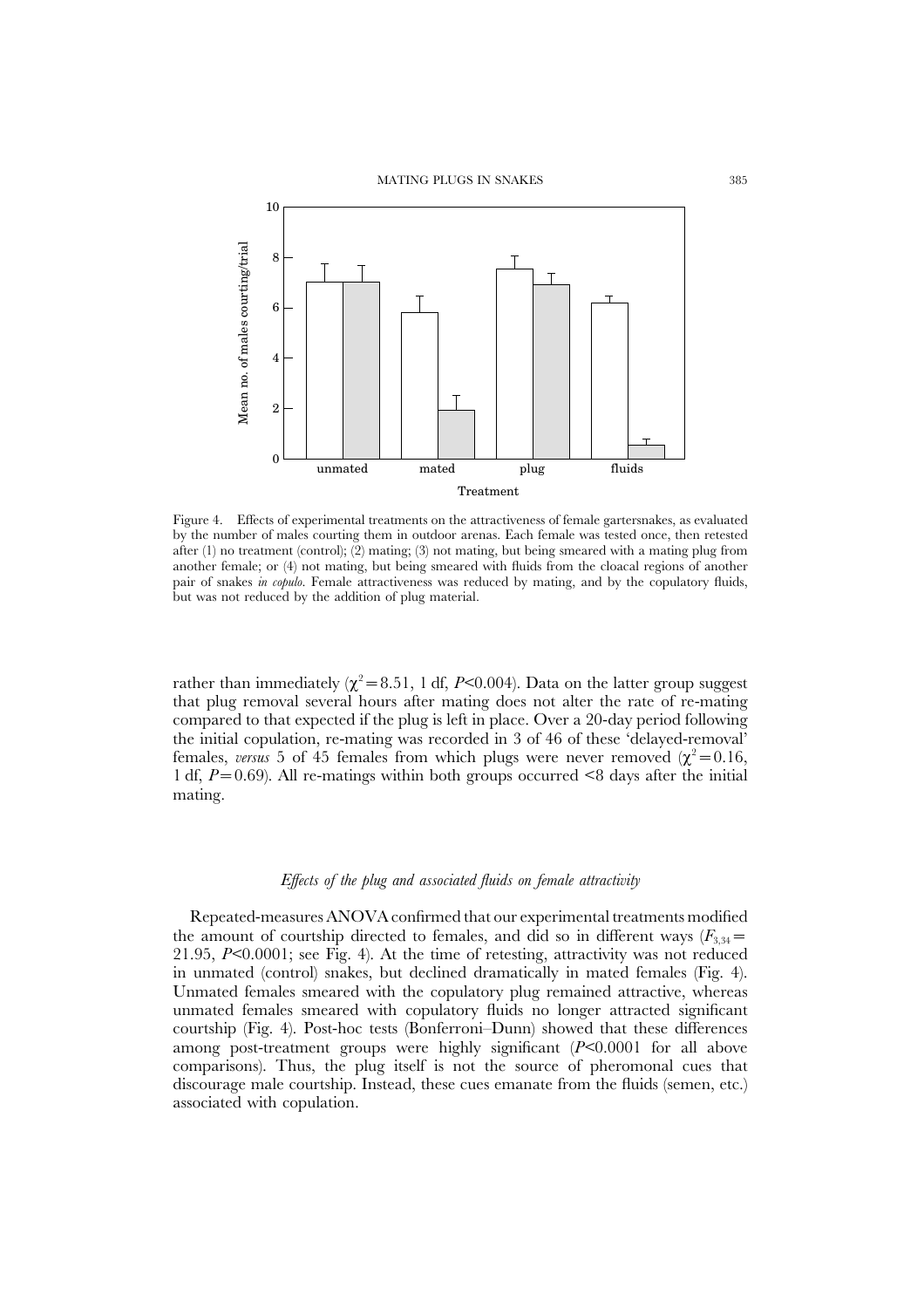#### DISCUSSION

The mating plug of the red-sided gartersnake appears to be the largest such object produced by any reptil[e \(Olsson & Madsen, 1998\)](#page-12-0). Our experiments directly address only the current function of this structure, but may nonetheless clarify the selective forces responsible for the evolution of the plug. The recency of speciation within *Thamnophis*, and the fact that mating plugs are produced by some but not all species within the genus (Ford, in [Rossman](#page-13-0) *et al*., 1996), suggest that current utility may reflect evolutionary origins. Our study indicates that male investment into the plug is determined by several factors, that the plug functions as a 'chastity belt', and that this effect is due to physical blockage rather than pheromonal effects.

The mating plug in gartersnakes is basically a simple gelatinous blob, produced by the renal sex segment [\(Devine, 1977\).](#page-12-0) Hence, absolute mass should provide a reasonable measure of male investment. It is not surprising to discover that plug mass is related to male body size. Larger males have larger kidneys and hemipenes (Shine *et al*[., 1999a\)](#page-13-0) and hence are better able to produce the plug-forming material, and transmit it to the female during copulation. Similarly, the lack of correlation between plug mass and time *in copula* is consistent with our observations of the time course of transfer of plug material during copulation. We were able to observe this process closely on one occasion, when a male inserted his hemipenis between the female's body wall and transparent foodwrap that we had taped to her body. We were able to observe the flow of semen and plug granules (easily recognisable because they were more dense and opaque than the semen) from the hemipenis. The plug material was produced in a short period (2 min) at the conclusion of copulation, after a long (8-min) period of semen transfer.

The decrease in plug mass in copulations occurring in quick succession suggests that males may be unable to synthesise or transfer plug material rapidly for use in multiple matings in quick succession. This interpretation is consistent with the observations that some (but not all) male gartersnakes are reluctant to re-mate for several hours after a copulation [\(Ross & Crews, 1978](#page-13-0); [Whittier](#page-13-0) *et al*., 1985) and that when they do re-mate, males generally alternate hemipene use (Shine *et al*[., 1999b\).](#page-13-0) The other correlate of plug mass identified by our data is the size of the female with whom the male mates. There is no obvious physical reason for this relationship, and it may represent an 'investment' decision by the male. Larger females may warrant larger plugs for two reasons: their larger cloacas need a larger plug if the physical barrier to copulation is to be effective; and the higher litter sizes of larger females (e.g. [Gregory, 1977;](#page-12-0) D. Lerner, pers. comm.) may provide an additional fitness benefit to any male that succeeds in delaying or preventing re-mating by that female. Male moths and fishes may similarly adjust ejaculate volume to the size of their partner [\(Gage, 1998\).](#page-12-0)

The duration of retention of mating plugs within female garter snakes has been reported as ranging from 2 days to 2 weeks, depending on ambient temperatures [\(Devine, 1984\).](#page-12-0) Our study suggests that the plug serves as an effective physical barrier for about 2 days. Female snakes kept in outdoor arenas lost their plugs sooner than those maintained inactive, under cooler conditions (Fig. 3).

Does the mating plug of *T. s. parietalis* function as a 'chastity belt'? This hypothesis has been suggested by others, but without any demonstration that the plug reduces the incidence of re-mating by females. Instead, this function of the mating plug has been inferred from the observation that mated females rapidly become less attractive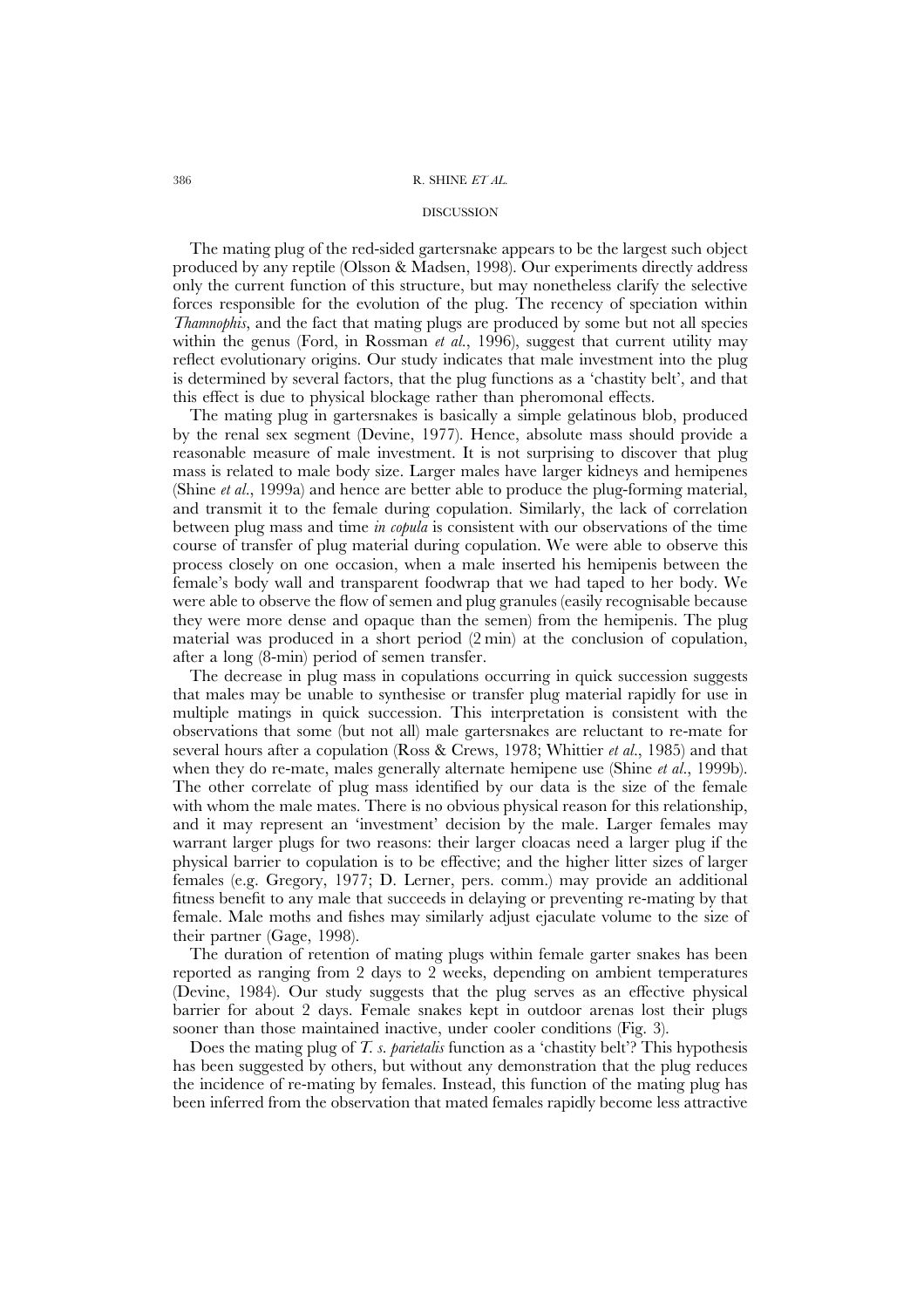to males, and that this drop in attractivity is at least partly due to the presence of the plug or associated fluids [\(Ross & Crews, 1977,](#page-12-0) [1978](#page-13-0); [Devine, 1977\).](#page-12-0) Our data support these earlier studies, in confirming the rapid drop in female attractiveness after mating. In our studies, this decrease occurred even in females from which plugs had been removed (contra [Ross & Crews, 1977,](#page-12-0) [1978\),](#page-13-0) but the decrease in both attractiveness and receptivity was not absolute. Thus, we recorded a significant (albeit low) incidence of re-mating in females from which the plug was removed immediately after copulation had finished. In contrast, removing the plug some hours after copulation had no such effect; females treated in this way were refractory to courtship regardless of whether or not the mating plug remained *in situ*.

The plug is not 100% effective. Re-mating by plugged females did occur, both in our experimental enclosures and in the wild (based on records of females with more than one mating plug *in situ*). However, re-mating was rare during the time period for which the plug remains in place. Because genetic data indicate that [multi](#page-13-0)ple mating is common in *T. sirtalis* (e.g. [Schwartz, McCracken & Burghardt,](#page-13-0) 1989; [Zweifel, 1998\),](#page-13-0) the obvious inference is that females often re-mate after the initial plug has been lost. Much of this re-mating may occur after the females leave the vicinity of the den.

The mating plug may have multiple functions; for example, it may reduce leakage of sperm from the female tract for a day or so after mating. However, its primary effect is likely to be a reduction in the probability that a female will mate twice in quick succession. Our experiments provide the first direct evidence for this effect: re-mating was more frequent in females from which plugs were removed immediately post-mating. There are three different ways in which the plug could have such an effect: (i) direct physical blocking; (ii) pheromonal reduction in attractiveness of the female; and (iii) reduction in receptivity of the female to further mating. We can clarify the validity of each of these putative effects.

#### (i) Physical blockage.

This hypothesis is based on logic rather than any experimental data. [Ross &](#page-13-0) Crews (1978) suggested that the plug in *T. radix* does not fully solidify for several hours, and thus may not be an effective barrier in that initial period. This is not the case in *T. sirtalis*; within 15 min of copulation, plugs in this species are so firm (and so well-attached to the cloacal walls) that it is difficult to imagine them being dislodged by a rival's hemipenis. Our failure to dislodge plugs with 300 g force suggests that courting males have little chance of displacing a recently-deposited plug.

## (ii) Reduced attractivity of the female.

The evidence for this putative function (pheromonal discouragement of rivals) involves the attractiveness of females from which plugs were removed, and then [smeared over the female's body \(Ross & Crews, 1977,](#page-12-0) [1978\).](#page-13-0) However, these trials did not separate the effects of the plug *per se* from that of seminal fluids associated with copulation [\(Devine, 1984\).](#page-12-0) Our experiments support [Devine's \(1984\)](#page-12-0) criticism, by showing that the pheromonal discouragement of other courting males arises from fluids associated with copulation rather than with the plug *per se*.

(iii) Induction of non-receptivity by the female.

This third putative function is supported by the higher re-mating frequency of females from which plugs were removed immediately after mating, as compared to those with plugs removed several hours later (see above). However, these data are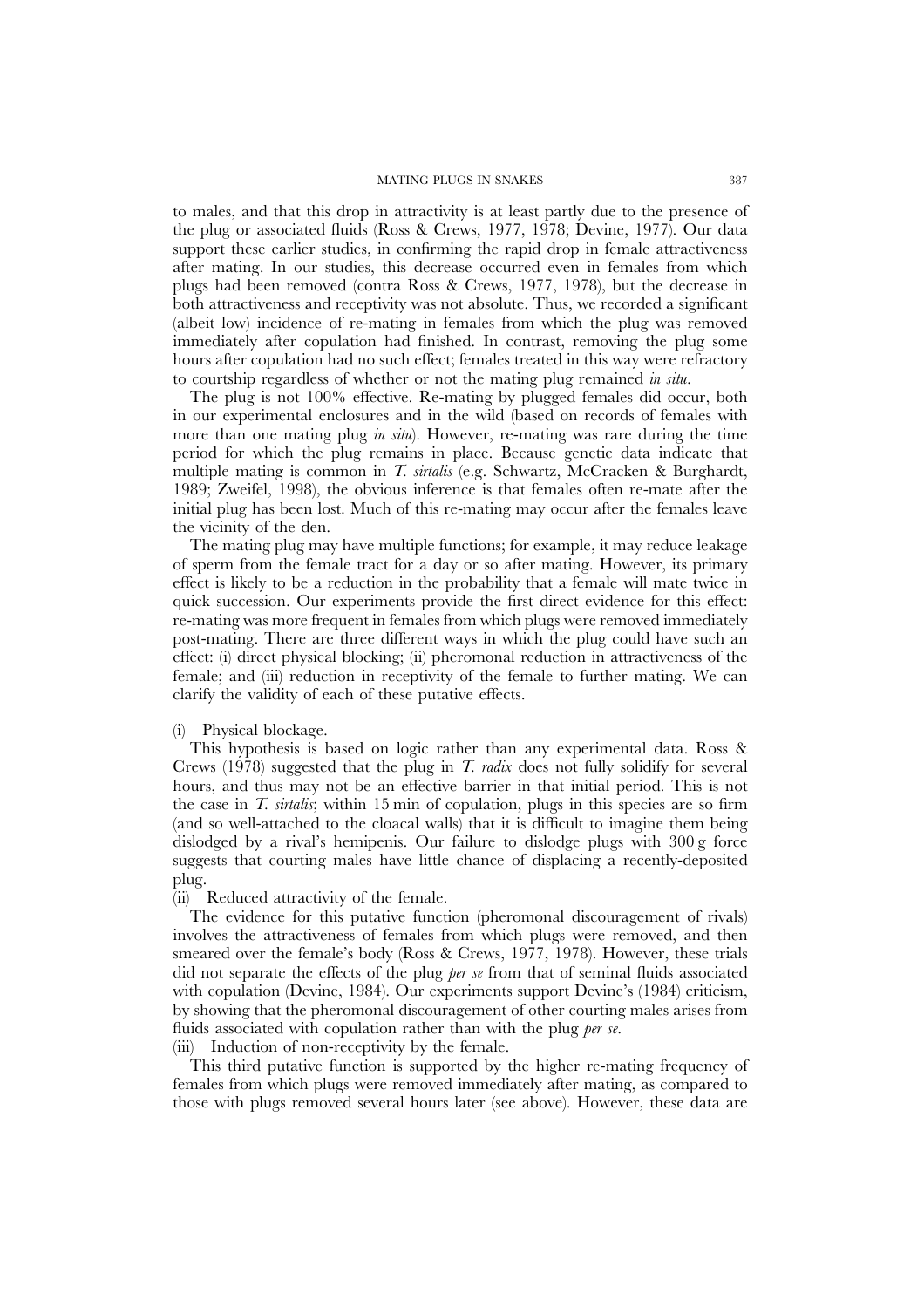also consistent with the simpler notion of an endogenous decline in female receptivity immediately after mating. That is, the plug may function as a physical block (hypothesis [i] above) for long enough that female receptivity declines to the point that re-mating becomes unlikely. Further work is needed to clarify this issue.

We conclude that the mating plug of *T. s. parietalis* functions as a physical block to delay re-mating by the female. Although the plug persists only briefly, the rapid dispersal of females away from the den means that this delay may be long enough to preclude re-mating of many females. Natricine snakes display enormous diversity in many traits, including the sizes of den aggregations and the presence or absence of mating plugs (e.g. [Gregory & Stewart, 1975; Larson, 1987;](#page-12-0) [Rossman](#page-13-0) *et al*., 1996). Thus, gartersnakes may provide ideal model systems in which to clarify the determinants of male mating tactics, and the circumstances in which male snakes may enhance their mating success by constraining the re-mating opportunities of their partners.

Why do gartersnakes have mating plugs whereas most other snakes do not? A recent review of the duration of copulation in reptiles indicates that copulation is [briefer in gartersnakes than in most other snakes \(Olsson & Madsen, 1998\).](#page-12-0) Plausibly, this fact may be linked to the evolution of the mating plug (T. Madsen, pers. comm.). Prolonged copulation may enhance male reproductive success because it prevents the female from re-mating for a substantial period—perhaps until she has become sexually unreceptive. In species where males have an opportunity to re-mate rapidly, however, prolonged copulation might substantially reduce a male's reproductive success. Such 'opportunity costs' of prolonged copulation may be higher for male gartersnakes (which often mate in large aggregations, over a brief period) than for males of most other snake species. Indeed, male gartersnakes sometimes re-mate in quick succession (e.g. [Blanchard & Blanchard, 1941\).](#page-12-0) Thus, the evolution of the mating plug in natricine snakes may have permitted a simultaneous reduction in the duration of copulation, because the plug provides a 'chastity belt' for a period similar to that resulting from prolonged copulations by other snakes. Under this hypothesis, the evolution of the mating plug ultimately reflects the mating systems of natricine snakes, and in particular the way in which their mating aggregations provide opportunities for rapid re-mating by males.

#### ACKNOWLEDGEMENTS

We thank Dave Roberts (Manitoba Dept of Natural Resources) for logistical support, and the residents of Chatfield (especially Al and Gerry Johnson) for help and encouragement. M. Pfrender, K. Vanning, R. Nesbitt and several Earthwatch volunteers assisted with data collection. S. Rugeri constructed the device to assess plug resistance. B. White, T. Madsen, J. T. Boomer and D. O'Connor provided comments on the manuscript. Financial support was provided by the Australian Research Council (to RS), and by a National Science Foundation National Young Investigator Award (IBN-9357245), and the Whitehall Foundation (W95-04) to RTM. Research was conducted under the authority of Oregon State University Institutional Animal Care and Use Committee Protocol No. LAR-1848B. All research was conducted in accord with the U.S. Public Health Service 'Policy on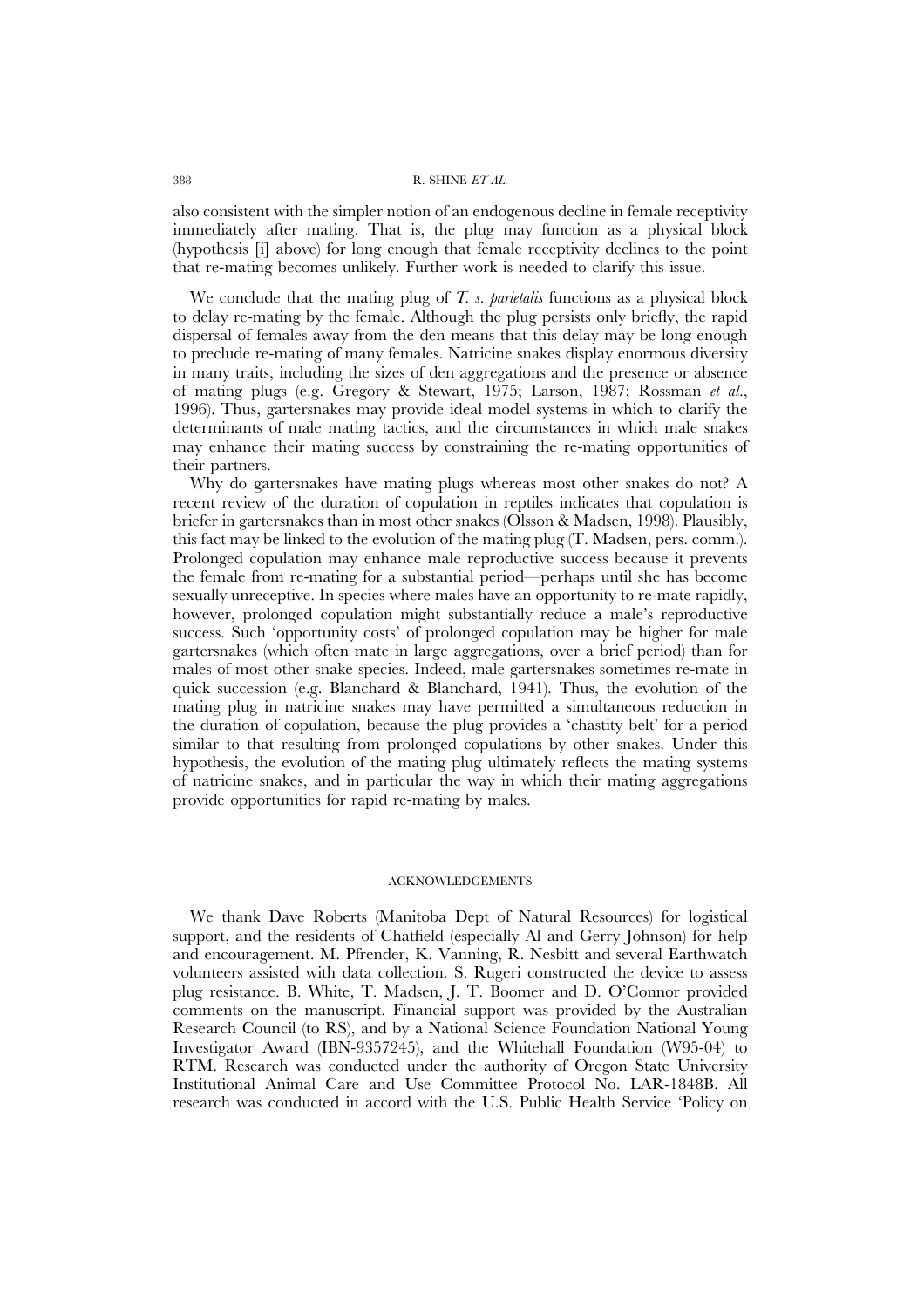<span id="page-12-0"></span>Humane Care and Use of Laboratory Animals' and the National Institutes of Health 'Guide to the Care and Use of Laboratory Animals'.

#### **REFERENCES**

**Almeida-Santos SM, Salomao MG. 1997.** Long-term sperm storage in the female neotropical rattlesnake *Crotalus durissus terrificus* (Viperidae: Crotalinae). *Japanese Journal of Herpetology* **17:** 46–52. **Andersson M. 1994.** *Sexual selection.* Princeton, New Jersey: Princeton University Press.

**Barker DM. 1994.** Copulatory plugs and paternity assurance in the nematode *Caenorhabditis elegans. Animal Behaviour* **48:** 147–156.

**Birkhead TR, Moller AP. 1998.** *Sperm competition and sexual selection.* San Diego: Academic Press.

- **Blanchard FN, Blanchard FC. 1941.** Factors determining time of birth in the garter snake *Thamnophis sirtalis sirtalis* (Linnaeus). *Papers of the Michigan Academy of Science, Arts, and Letters* **26:** 161–176.
- **de Bosch HAJ. 1994.** First record of mating plugs in lizards. *Amphibia-Reptilia* **15:** 89–93.
- **Devine MC. 1977.** Copulatory plugs, restricted mating opportunities and reproductive competition among male garter snakes. *Nature* **267:** 345–346.
- **Devine MC. 1984.** Potential for sperm competition in reptiles: behavioral and physiological consequences. In: Smith RL, ed. *Sperm competition and the evolution of animal mating systems*. Orlando, Florida: Academic Press, 509–521.
- **Diesel R. 1990.** Sperm competition and reproductive success in the decapod *Inachus phalangium (Majidae): a male ghost spider crab that seals off rivals' sperm. Journal of Zoology (London)* **220:** 213–224.
- **Dixson AF, Mundy NI. 1994.** Sexual behavior, sexual swelling, and penile evolution in chimpanzees (*Pan troglodytes*). *Archives of Sexual Behavior* **23:** 267–280.
- **Gage MJG. 1998.** Influences of sex, size and symmetry on ejaculate expenditure in a moth. *Behavioral Ecology* **9:** 592–597.
- **Gregory PT. 1974.** Patterns of spring emergence of the red-sided garter snake (*Thamnophis sirtalis parietalis*) in the Interlake region of Manitoba. *Canadian Journal of Zoology* **52:** 1063–1069.
- **Gregory PT. 1977.** Life-history parameters of the red-sided garter snake (*Thamnophis sirtalis parietalis*) in an extreme environment, the Interlake region of Manitoba. *National Museum of Canada, Publications in Zoology* **13:** 1–44.
- **Gregory PT, Stewart KW. 1975.** Long-distance dispersal and feeding strategy of the red-sided garter snake (*Thamnophis sirtalis parietalis*) in the Interlake of Manitoba. *Canadian Journal of Zoology* **53:** 238–245.
- **Joy JE, Crews D. 1988.** Male mating success in red-sided gartersnakes: size is not important. *Animal Behaviour* **36:** 1839–1841.
- **Koprowski JL. 1992.** Removal of copulatory plugs by female tree squirrels. *Journal of Mammalogy* **73:** 572–576.
- **Larson K. 1987.** Movements and behavior of migratory garter snakes, *Thamnophis sirtalis. Canadian Journal of Zoology* **65:** 2241–2247.
- **Luiselli L. 1995.** The mating strategy of the European adder, *Vipera berus. Acta Oecologica* **16:** 375–388.
- **Madsen T, Shine R, Loman J, Håkansson T. 1992.** Why do female adders copulate so frequently? *Nature* **335:** 440–441.
- **Mason RT, Crews D. 1985.** Female mimicry in garter snakes. *Nature* **316:** 59–60.
- **Masumoto T. 1993.** The effects of the copulatory plug in the funnel-web spider, *Agalena limbata* (Aranae: Agelenidae). *Journal of Arachnology* **21:** 55–59.
- **Nilson G, Andren C. 1982.** Function of renal sex secretion and male hierarchy in the adder, *Vipera berus*, during reproduction. *Hormones and Behavior* **16:** 404–413.
- **Olsson M, Madsen T. 1998.** Sexual selection and sperm competition in reptiles. In: Birkhead TR, Moller AP, eds. *Sperm competition and sexual selection*. San Diego: Academic Press, 503–578.
- Parker G. 1970a. Sperm competition and its evolutionary effect on copula duration in the fly *Scatophaga stercoraria. Journal of Insect Physiology* **16:** 1301–1328.
- **Parker GA. 1970b.** Sperm competition and its evolutionary consequences in the insects. *Biological Review* **45:** 525–567.
- **Ross PJ, Crews D. 1977.** Influence of the seminal plug on mating behaviour in the garter snake. *Nature* **267:** 344–345.